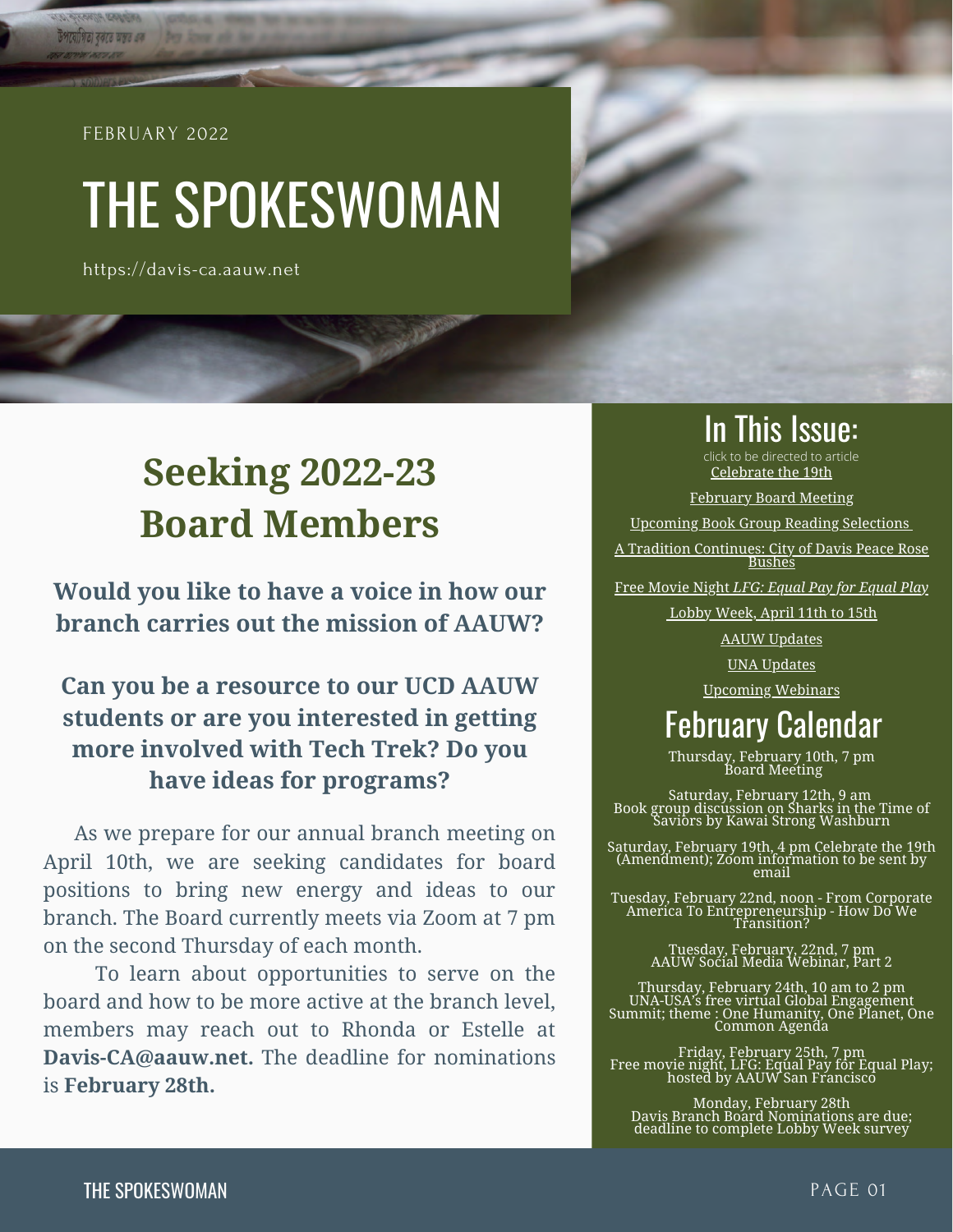## **Upcoming Book Group Reading Selections** "A heist with a cast of

The book group meets on the second Saturday of every month at 9 am by Zoom. All are welcome to join us for the stimulating discussions, even if you haven't read the book.

On March 12th, the book group will be discussing Harlem Shuffle by Colson Whitehead.



The Lincoln Highway by Amor Towles is the reading selection for discussion on April 9th. This book is 592 pages long so we are providing early notice to give readers a chance to start reading soon.

zany characters, tongue-in-cheek dialogue, questionable criminal skills, and of course, a bumbling, incompetent thief or two are undoubtedly part of the charm of Colson Whitehead's Harlem Shuffle."

DENNY BRYCE, NPR REVIEW

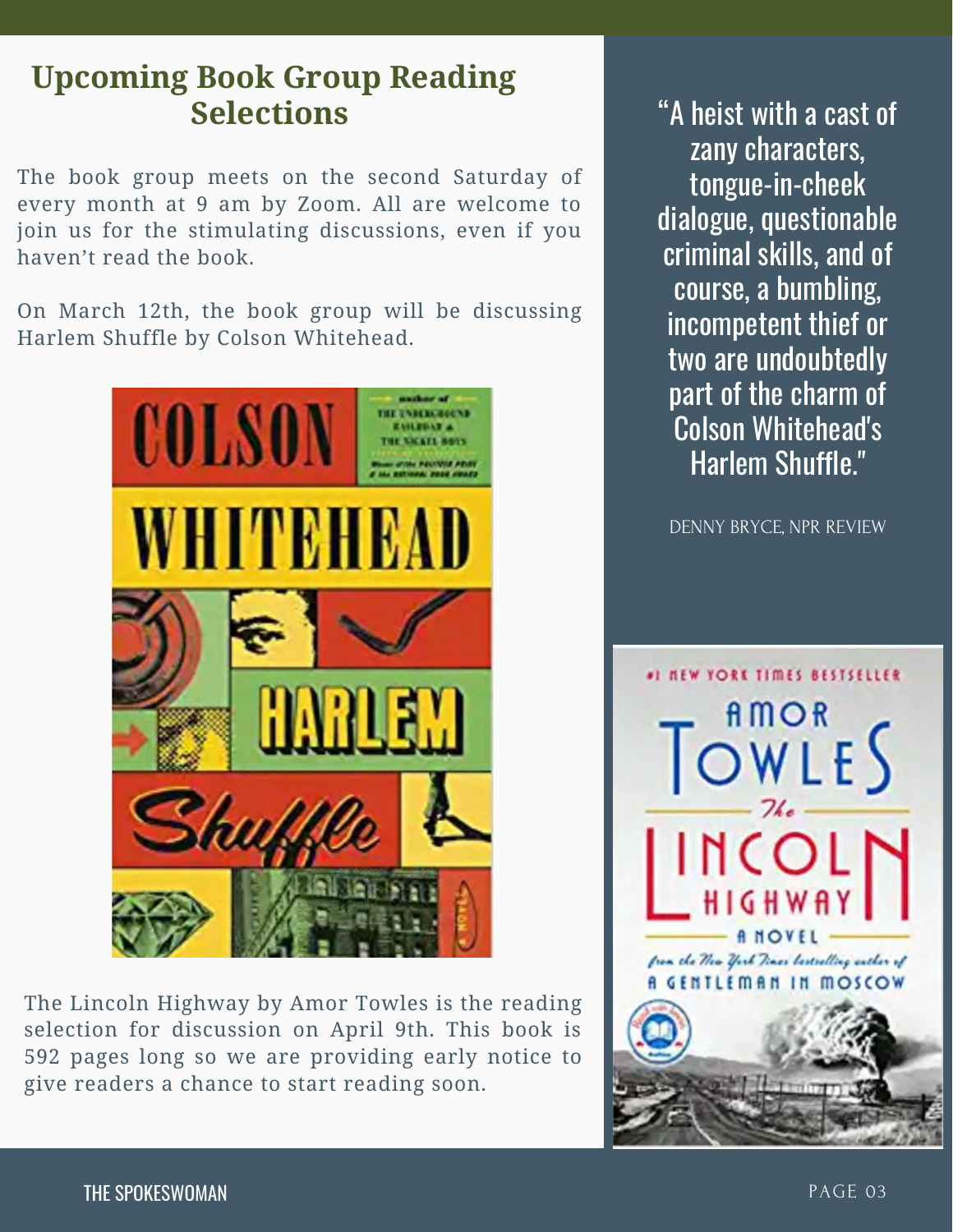### **Celebrate the 19th**

 Due to late notification and schedule conflicts, a relatively small group came together for a virtual chat on January 19th: Shahla, Juliana, Estelle, Stephanie, Beth, Verena and special guest Sahiba Kaur, former president of the UCD AAUW student organization.

 After some general social visiting, most of the hour was devoted to Sahiba's reporting about her work in managerial economics, some of the challenges she faced while job hunting (including how to ask for references, navigate professional areas and make cold calls) and her advice to students to search for and join organizations related to their career goals.Sahiba offered to share her experiences and suggestions in a workshop for students, covering networking techniques, using LinkedIn, and resources for career development.

She strongly encouraged setting up official mentoring possibilities for the student organization. It was an interesting and stimulating discussion and a lovely surprise to have Sahiba, who was such a dynamic leader in the student organization in pre-pandemic times, "reappear" and offer genuine interest in helping those who are now facing the prospect of entering the job market.

 Finally, there was brief mention of the upcoming Book Group selection for February 12, "Sharks in the Time of Saviors" and volunteer work accomplished two days prior by Stephanie and Verena and Ray Borton, who completed the annual pruning of the Peace Roses donated by the Davis UNA Chapter to the City of Davis in 1995 (see separate report).

### **February Board Meeting Update**

 The Davis Branch monthly board meeting was held on January 13th. The discussion included a review of finances, membership, book group update, United Nations Association planned events, and upcoming January and February events. Gail provided the latest news on the UC Davis Tech Trek camp. She indicated that tuition for attendance will be higher than in the past and an in-person camp is under consideration for the week of July 17, 2022. Details are still evolving with more to come.

 We had a good discussion about the idea of starting a more structured mentorship program at the branch level, as well as potential collaboration and engagement with other active non-profit organizations with mutual goals and interests. These discussions will continue at future board meetings and should help shape current and future priorities of the branch.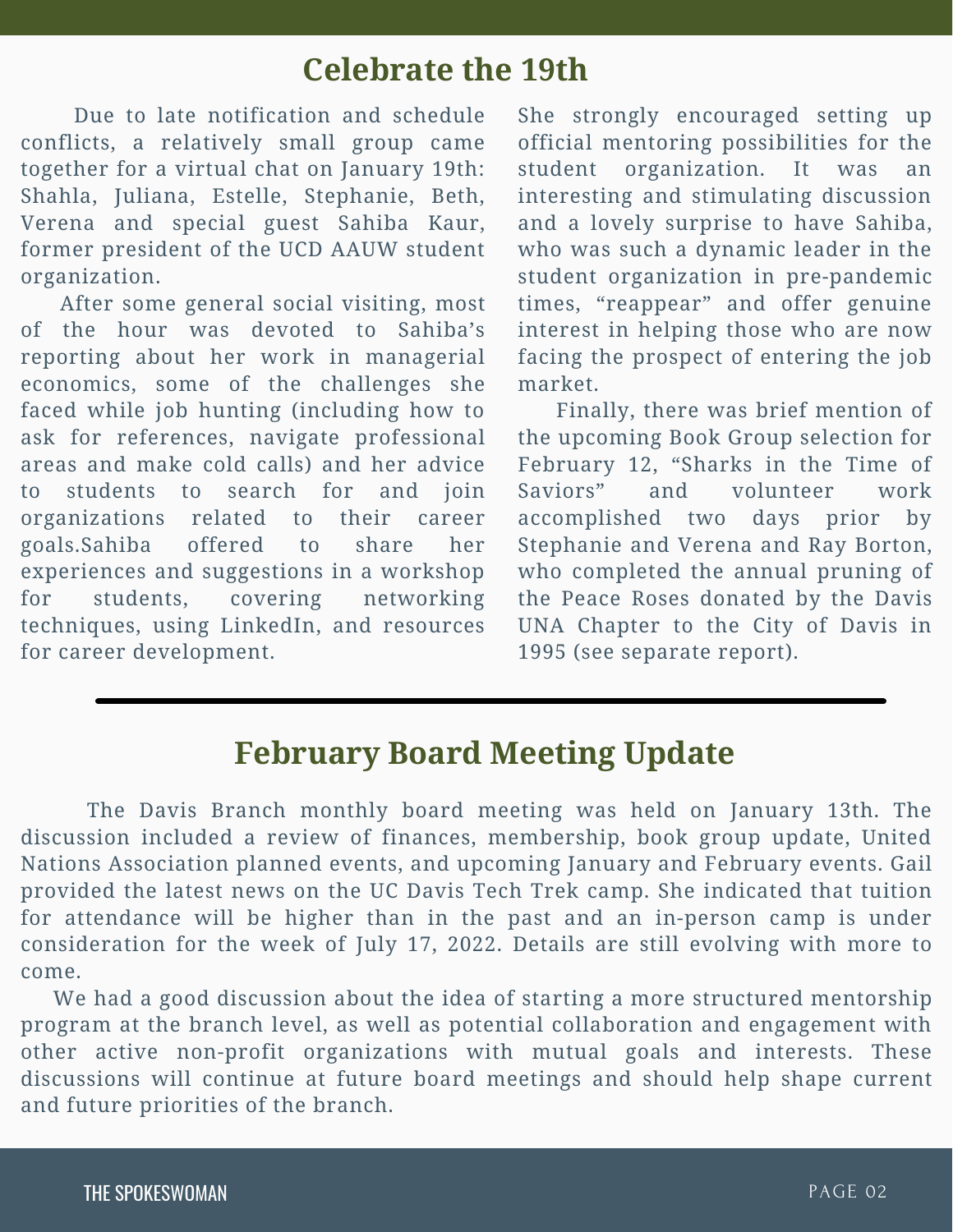### **A Tradition Continues**

 In 1995 the Davis UNA chapter donated fifty Peace Rose bushes to the City of Davis as a symbolic commemoration of the 50th anniversary of the signing of the UN Charter in San Francisco in 1945. The Peace Rose was the floral symbol for the first gathering of the United Nations. The idea of planting a garden of Peace Roses in Davis originated with Ray Borton, who arranged for the plants, and was encouraged by then UNA President Mary Ellen Dolcini. The city made available two beds located just south of 600 A Street and helped a group of UNA board members plant the Peace Roses 27 years ago this month.

 Initially the city took care of the plants, but in 2006 the care was officially turned over to Ray and Verena Borton (now the only surviving members of the 1995 planting crew) as "adoptive parents." In recent years the grounds have been under the jurisdiction of the county whose staff appreciate UNA's care for the plants.



Two beds of Peace Roses at 600 A Street, donated to the city by the UNA chapter in 1995.

 Every year the pruning of the rose bushes is undertaken as a service project during the Martin Luther King, Jr. holiday weekend. Some years ago, a student group from UCD, Aggies for Humanity, helped with the pruning. They posted the following comment on their website in 2016: "Pruning the UN Peace Roses was hard work, but it taught us the lesson that to make peace and maintain it, it takes time, patience, and dedication. The UN Peace Roses have been in full bloom every year thanks to the love and hard work of Davis UNA-USA."



Peace Rose.

 On January 17th, Stephanie DeGraff-Hunt brought loppers, gloves and lots of energy to help the Bortons with the annual task. It took more than two hours of backbreaking bending to prune the two rose beds. This was a wonderful UNA-AAUW partnership in volunteering. We look forward to enjoying the reward of the work when the roses start blooming in April. Single stems of the Peace Roses have been presented as a special gift to speakers at UNA programs at International House in the past.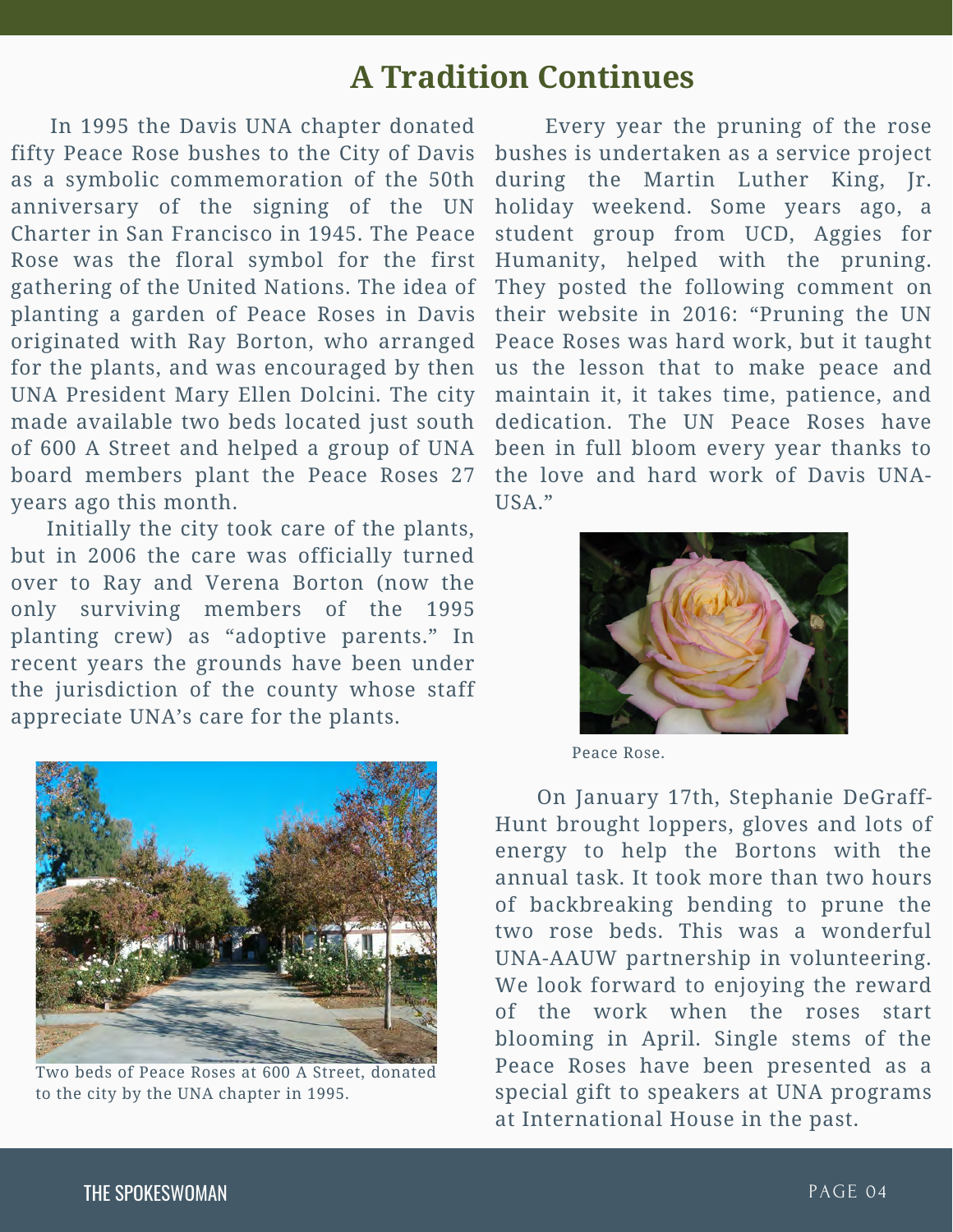## **Free Movie Night** *LFG: Equal Pay for Equal Play*

AAUW San Francisco is hosting an online screening of LFG: Equal Pay for Equal Play, a no-holds-barred, inside account of the U.S. Women's National Soccer Team's ongoing fight for equal pay as told by Megan Rapinoe and her teammates. The documentary grants viewers unprecedented access to these game-changers as they meet the physical demands and pressures of being some of the world's top athletes while showcasing their courage, unflinching spirit, and resiliency in an effort to create long-lasting social change.

> Friday, 2/25/2022 7 PM Click HERE to register.

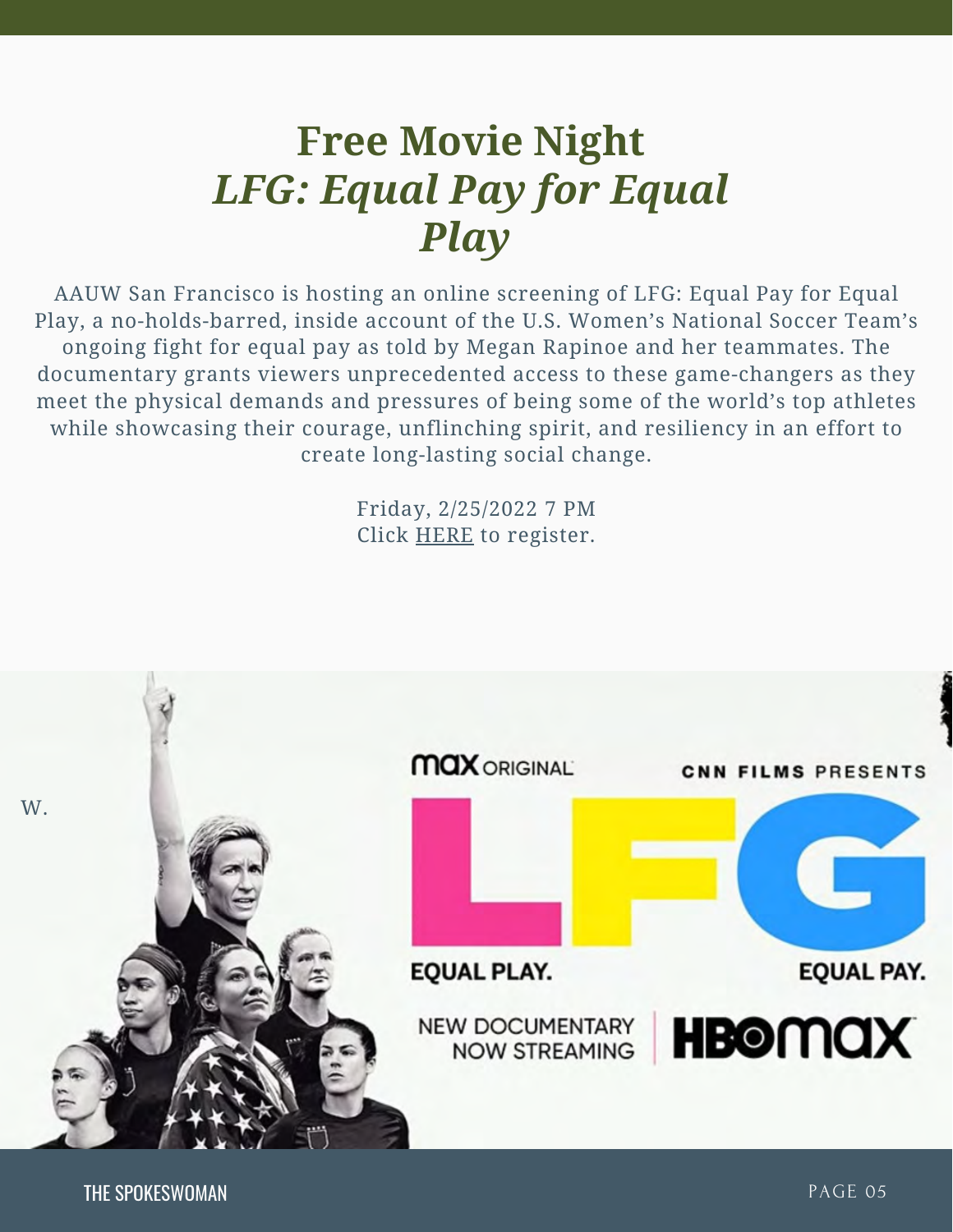## **Lobby Week, April 11th to 15th**

 We used to call it Lobby Day. Now we're calling it Lobby Week. The time is fast approaching to spread the word about our priority bills to our state representatives, and once again we are enlisting the help of our branch members. California AAUW will be arranging meetings for members with their state representatives in their district offices the week of April 11-15, while they are home on spring break. Legislators may wish to meet in person in their district office, or they may prefer to meet via Zoom. Where in-person meetings are indicated, members residing in those districts who are also willing to meet in person (note: masks and/or proof of vaccination may be required) will be matched. Where representatives indicate a preference for Zoom meetings only, out-ofdistrict members may be asked to make a presentation if no in-district members are available.

To bring your voice to Lobby Week, complete this short survey **HERE** by February 28th. Participants are required to attend a mandatory training webinar on April 7th. Register for that HERE.

### **AAUW Updates**

#### **AAUW Fund Campaign**

In pursuing our goal to advance gender equity for women and girls through research, education, and advocacy we annually participate in this campaign to raise money given to women in an effort to support them to pursue higher education. This year we raised \$494,020 for our Fellowship and Grant program! That will definitely pay for more than a box of chocolates.

**AAUW National's dues for 2022-2023 will increase by \$5 to \$67, of which \$64 will be tax deductible.**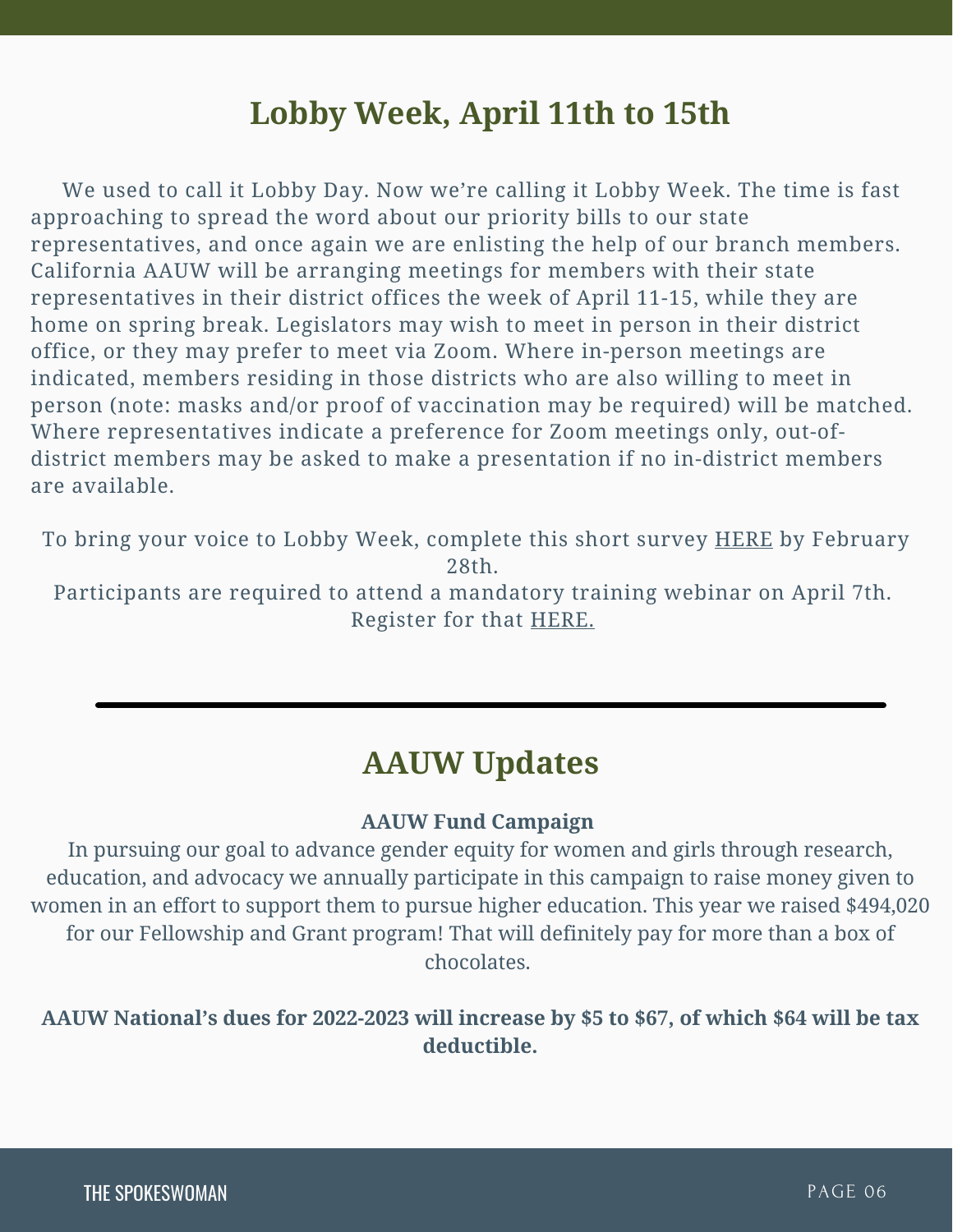## **UNA Updates**

#### **January 17**

Annual pruning of the UNA Peace Roses at 600 A St. See elsewhere in this newsletter for details about this year's UNA-AAUW partnership for this activity.

#### **February 24 10am - 2pm**

Join UNA-USA's free virtual Global Engagement Summit with the theme One Humanity, One Planet, One Common Agenda. There will be a mix of live and on-demand content, aligning with UNA's mission to Inspire, Educate and Mobilize (many opportunities for advocacy). Register at www.unausa.org

#### **March 5th at 2pm**

Davis UNA will join with UNA Mid-Peninsula and other chapters to present a free virtual program celebrating International Women's Day. Tentative title: *Gender Equality Today for a Sustainable Tomorrow.* Among invited speakers: Natalie Isaacs, Founder of 1 Million Women. See statement HERE

# **ONE HUMANITY ONE PLANET ONE COMMON AGENDA**

Final report on UNICEF campaign. In **December** Davis UNA completed its **annual campaign to raise funds for UNICEF** (formerly mostly by school children collecting through Trick-or-Treat for UNICEF). Thanks to those of you who responded to the online request for contributions we were able to send \$6,000 to the U.S. Committee for UNICEF on December 22. These funds help provide health care (protecting nearly half of the world's children with vaccines), clean water, sanitation, nutrition, education and emergency relief to save and protect the lives of the world's most vulnerable children.